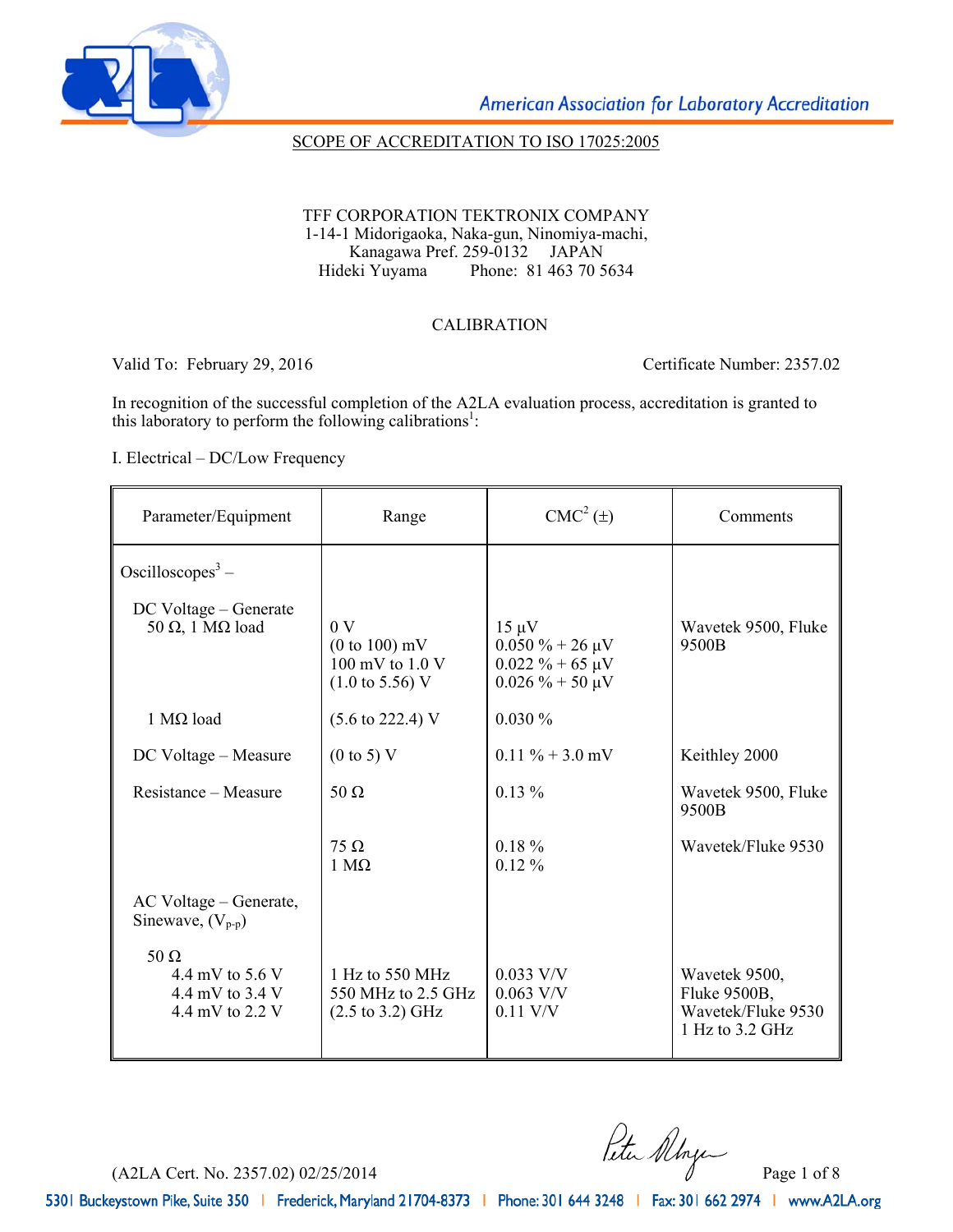| Parameter/Equipment                                                                         | Range                                                                                                                                                                                                                                                                                               | $CMC2(\pm)$                                                                                                                                                                                                                                                                                                        | Comments                                                              |
|---------------------------------------------------------------------------------------------|-----------------------------------------------------------------------------------------------------------------------------------------------------------------------------------------------------------------------------------------------------------------------------------------------------|--------------------------------------------------------------------------------------------------------------------------------------------------------------------------------------------------------------------------------------------------------------------------------------------------------------------|-----------------------------------------------------------------------|
| Oscilloscope $(cont)$ –<br>Sinewave Flatness -<br>Generate                                  |                                                                                                                                                                                                                                                                                                     |                                                                                                                                                                                                                                                                                                                    |                                                                       |
| $50 \Omega$ Load,<br>50 KHz to 10 MHz<br>Reference, $V_{p-p}$                               |                                                                                                                                                                                                                                                                                                     |                                                                                                                                                                                                                                                                                                                    |                                                                       |
| 4.4 mV to 5.6 V<br>4.4 mV to 5.6 V<br>4.4 mV to 3.4 V<br>4.4 mV to 3.4 V<br>4.4 mV to 2.2 V | 1 Hz to 100 MHz<br>$(100 \text{ to } 550) \text{ MHz}$<br>550 MHz to 1.1 GHz<br>$(1.1 \text{ to } 2.5) \text{ GHz}$<br>$(2.5 \text{ to } 3.2) \text{ GHz}$                                                                                                                                          | $0.22$ dB<br>$0.27$ dB<br>$0.37$ dB<br>$0.47$ dB<br>$0.48$ dB                                                                                                                                                                                                                                                      | Wavetek 9500, Fluke<br>9500B<br>Wavetek/Fluke 9530<br>1 Hz to 3.2 GHz |
| $DC$ Current <sup>3</sup> – Measure                                                         | (0 to 100) nA<br>100 nA to $1 \mu$ A<br>$(1 \text{ to } 10) \mu A$<br>$(10 \text{ to } 100) \mu A$<br>$(0.1$ to 1) mA<br>$(1 to 10)$ mA<br>$(10 to 100)$ mA<br>$(0.1 \text{ to } 1)$ A                                                                                                              | $3.3 \% + 50 pA$<br>$0.33 \% + 10 pA$<br>$0.030 \% + 30 pA$<br>$40 \mu A/A + 0.80 \text{ nA}$<br>$40 \mu A/A + 5.0 \text{ nA}$<br>$40 \mu A/A + 50 nA$<br>50 $\mu$ A/A + 0.60 $\mu$ A<br>$0.010\% + 10 \mu A$                                                                                                      | <b>HP 3458A</b>                                                       |
| $DC$ Resistance <sup>3</sup> – Measure                                                      | $(0.1 \text{ to } 10) \Omega$<br>$(10 \text{ to } 100) \Omega$<br>$(0.1 \text{ to } 1) \text{ k}\Omega$<br>$(1 \text{ to } 10) \text{ k}\Omega$<br>$(10 \text{ to } 100) \text{ k}\Omega$<br>$(0.1 \text{ to } 1) \text{ M}\Omega$<br>$(1 \text{ to } 10) \text{ M}\Omega$<br>(10 to 100) $M\Omega$ | $20 \mu\Omega/\Omega + 0.060 \text{ mA}$<br>$10 \mu\Omega/\Omega + 0.60 \text{ m}\Omega$<br>$10 \mu\Omega/\Omega + 0.60 \text{ m}\Omega$<br>$10 \mu\Omega/\Omega$ + 5.6 m $\Omega$<br>10 μΩ/Ω + 0.070 Ω<br>$20 \mu\Omega/\Omega$ + 2.3 $\Omega$<br>60 μ $\Omega/\Omega$ + 120 $\Omega$<br>$0.060 \% + 1.1 k\Omega$ | HP 3458A                                                              |
| DC Voltage - Measure                                                                        | $(0 \text{ to } 0.1) \text{ V}$<br>$(0.1 \text{ to } 1) \text{ V}$<br>(1 to 10) V<br>$(10 \text{ to } 100)$ V<br>$(100 \text{ to } 1100) \text{ V}$                                                                                                                                                 | $5.0 \mu V/V + 0.70 \mu V$<br>6.0 $\mu$ V/V + 0.30 $\mu$ V<br>$4.0 \mu V/V + 10 \mu V$<br>$7.0 \mu V/V + 40 \mu V$<br>$20 \mu V/V$                                                                                                                                                                                 | HP 3458A, OPT 002                                                     |

 $(122A$  Cert. No. 2357.02) 02/25/2014 Page 2 of 8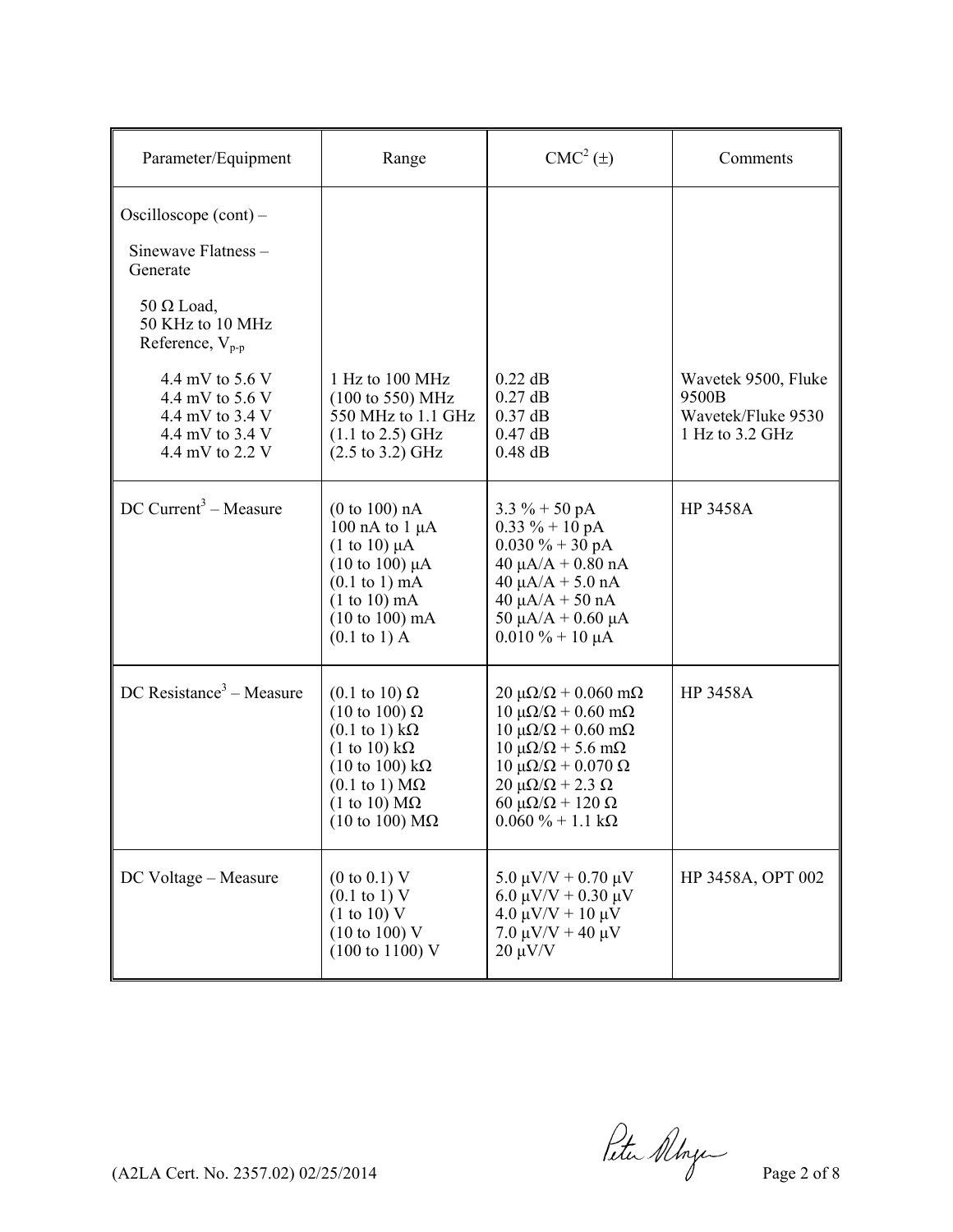| Parameter/Range                   | Frequency                                                                                                                                                                                                | $CMC2(\pm)$                                                                                                                                                                                           | Comments        |
|-----------------------------------|----------------------------------------------------------------------------------------------------------------------------------------------------------------------------------------------------------|-------------------------------------------------------------------------------------------------------------------------------------------------------------------------------------------------------|-----------------|
| $AC Voltage3 - Measure$           |                                                                                                                                                                                                          |                                                                                                                                                                                                       |                 |
| $220 \mu V$ to $10 \mu V$         | (1 to 40) Hz<br>40 Hz to 1 KHz<br>$(1 to 20)$ kHz<br>$(20 \text{ to } 50)$ kHz<br>$(50 \text{ to } 100) \text{ kHz}$<br>$(100 \text{ to } 300) \text{ kHz}$                                              | $0.030\% + 4.0\,\mu\text{V}$<br>$0.020\% + 3.0\,\mu\text{V}$<br>$0.030\% + 3.0\,\mu\text{V}$<br>$0.10\% + 3.0\,\mu\text{V}$<br>$0.60\% + 2.0\,\mu\text{V}$<br>$4.6\% + 3.0\,\mu\text{V}$              | <b>HP 3458A</b> |
| $(10 \text{ to } 100) \text{ mV}$ | (1 to 40) Hz<br>40 Hz to 1 kHz<br>(1 to 20) kHz<br>$(20 \text{ to } 50) \text{ kHz}$<br>$(50 \text{ to } 100) \text{ kHz}$<br>$(100 \text{ to } 300) \text{ kHz}$<br>$(0.3 \text{ to } 1) \text{ MHz}$   | $70 \mu V/V + 50 \mu V$<br>$0.010\% + 9.0\,\mu\text{V}$<br>$0.010\% + 9.0\,\mu\text{V}$<br>$0.030\% + 8.0\,\mu\text{V}$<br>$0.090\% + 5.0\,\mu\text{V}$<br>$0.35 \% + 10 \mu V$<br>$1.2\% + 30 \mu V$ |                 |
| $(0.1 \text{ to } 1) \text{ V}$   | (1 to 40) Hz<br>40 Hz to 1 kHz<br>$(1 to 20)$ kHz<br>$(20 \text{ to } 50) \text{ kHz}$<br>$(50 \text{ to } 100) \text{ kHz}$<br>(100 to 300) kHz<br>$(0.3 \text{ to } 1) \text{ MHz}$                    | $70 \mu V/V + 60 \mu V$<br>$70 \mu V/V + 40 \mu V$<br>$0.020 \% + 40 \mu V$<br>$0.030\% + 40 \mu V$<br>$0.090\% + 30 \mu V$<br>$0.35 \% + 100 \mu V$<br>$1.2 \% + 300 \mu V$                          |                 |
| $(1 \text{ to } 10)$ V            | (1 to 40) Hz<br>40 Hz to 1 kHz<br>$(1 to 20)$ kHz<br>$(20 \text{ to } 50) \text{ kHz}$<br>$(50 \text{ to } 100) \text{ kHz}$<br>$(100 \text{ to } 300) \text{ kHz}$<br>$(0.3 \text{ to } 1) \text{ MHz}$ | $70 \mu V/V + 0.70 \text{ mV}$<br>$60 \mu V/V + 0.60 \text{ mV}$<br>$0.010\% + 0.60$ mV<br>$0.030\% + 0.50$ mV<br>$0.090\% + 0.40$ mV<br>$0.35 \% + 1.3$ mV<br>$1.2\% + 5.6$ mV                       |                 |
| $(10 \text{ to } 100) \text{ V}$  | (1 to 40) Hz<br>40 Hz to 1 kHz<br>(1 to 20) kHz<br>$(20 \text{ to } 50) \text{ kHz}$<br>$(50 \text{ to } 100) \text{ kHz}$                                                                               | $0.020\% + 5.7$ mV<br>$0.020\% + 3.8$ mV<br>$0.020 \% + 3.8$ mV<br>$0.040 \% + 3.4$ mV<br>$0.14\% + 3.3$ mV                                                                                           |                 |
| $(100 \text{ to } 700) \text{ V}$ | 40 Hz to 1 kHz                                                                                                                                                                                           | $0.050\% + 30$ mV                                                                                                                                                                                     |                 |

(A2LA Cert. No. 2357.02) 02/25/2014 Page 3 of 8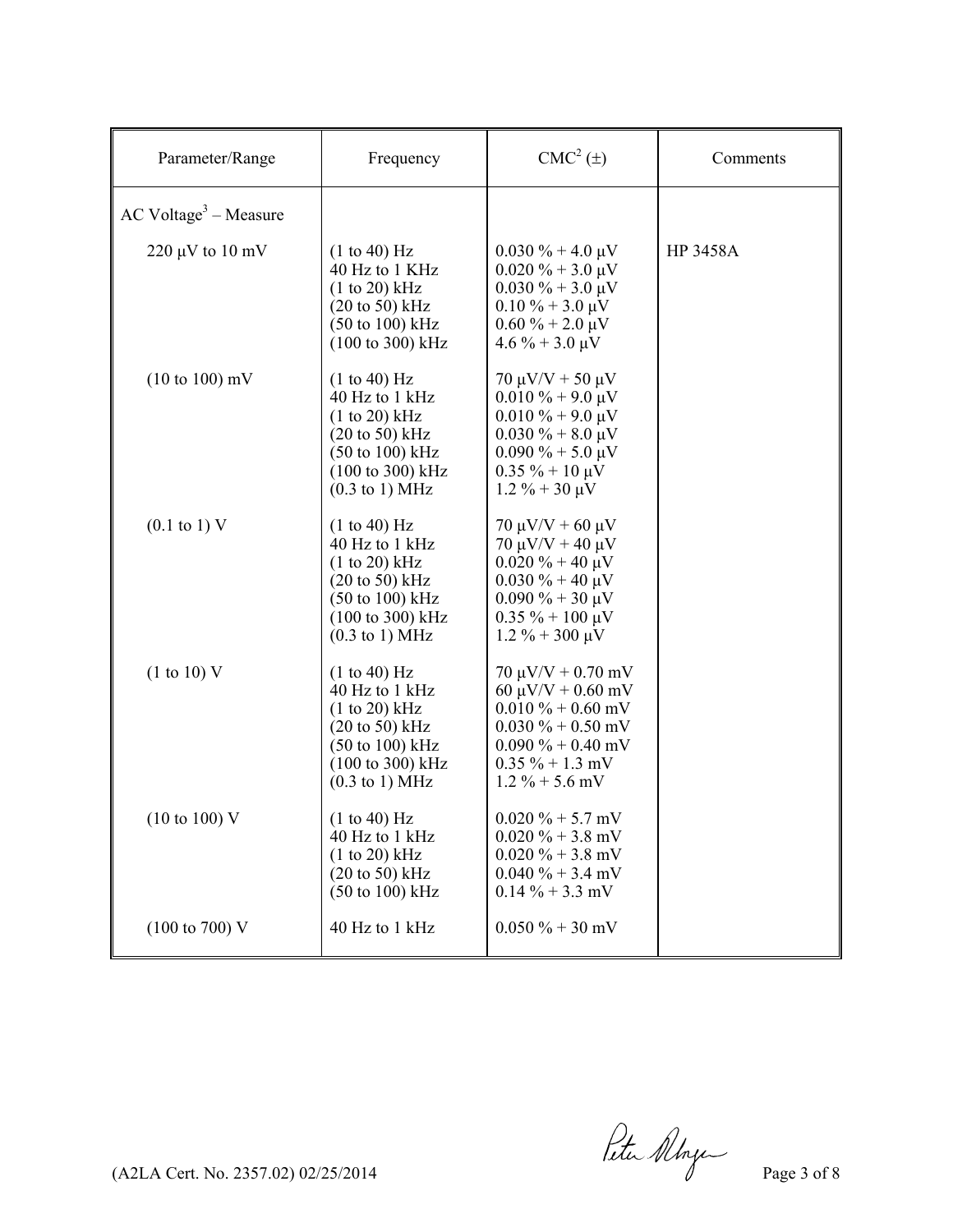| Parameter/Range                     | Frequency                                                                                                  | $CMC2(\pm)$                                                                                               | Comments        |
|-------------------------------------|------------------------------------------------------------------------------------------------------------|-----------------------------------------------------------------------------------------------------------|-----------------|
| $AC$ Current <sup>3</sup> – Measure |                                                                                                            |                                                                                                           |                 |
| $(10 \text{ to } 100) \mu A$        | (10 to 20) Hz<br>(20 to 45) Hz<br>$(45 \text{ to } 100) \text{ Hz}$<br>$(0.1$ to 1) kHz                    | $0.46\% + 0.040\ \mu A$<br>$0.17\% + 0.040 \mu A$<br>$0.070 \% + 0.040 \mu A$<br>$0.070 \% + 0.040 \mu A$ | <b>HP 3458A</b> |
| $(0.1 \text{ to } 1) \text{ mA}$    | (10 to 20) Hz<br>$(20 \text{ to } 45)$ Hz<br>$(45 \text{ to } 100) \text{ Hz}$<br>$(0.1$ to 5) kHz         | $0.46\% + 0.30 \mu A$<br>$0.17\% + 0.30 \mu A$<br>$0.060 \% + 0.40 \mu A$<br>$0.030\% + 0.40 \mu A$       |                 |
| $(1 to 10)$ mA                      | (10 to 20) Hz<br>$(20 \text{ to } 45) \text{ Hz}$<br>$(45 \text{ to } 100) \text{ Hz}$<br>$(0.1$ to 5) kHz | $0.46\% + 3.0 \mu A$<br>$0.16\% + 4.0\,\mu A$<br>$0.050 \% + 5.0 \mu A$<br>$0.020 \% + 5.0 \mu A$         |                 |
| $(10 to 100)$ mA                    | (10 to 20) Hz<br>$(20 \text{ to } 45) \text{ Hz}$<br>$(45 \text{ to } 100) \text{ Hz}$<br>$(01. to 5)$ kHz | $0.46 \% + 30 \mu A$<br>$0.16\% + 40 \mu A$<br>$0.060\% + 40 \mu A$<br>$0.020 \% + 40 \mu A$              |                 |
| $(0.1 \text{ to } 1)$ A             | (10 to 20) Hz<br>$(20 \text{ to } 45) \text{ Hz}$<br>(45 to 100) Hz<br>$(0.1 \text{ to } 5)$ kHz           | $0.45 \% + 400 \mu A$<br>$0.15 \% + 700 \mu A$<br>$0.060\% + 800\,\mu A$<br>$0.090\% + 700\,\mu\text{A}$  |                 |

| Parameter/Equipment   | Range                                                                                                                                              | $CMC2(\pm)$                                                                                                                                                                 | Comments    |
|-----------------------|----------------------------------------------------------------------------------------------------------------------------------------------------|-----------------------------------------------------------------------------------------------------------------------------------------------------------------------------|-------------|
| DC Voltage – Generate | $(0 to 220)$ mV<br>$(0.22 \text{ to } 2.2)$ V<br>$(2.2 \text{ to } 11)$ V<br>$(11 \text{ to } 22)$ V<br>(22 to 220) V<br>$(220 \text{ to } 700)$ V | $6.0 \mu V/V + 0.60 \mu V$<br>$6.0 \mu V/V + 0.60 \mu V$<br>$4.0 \mu V/V + 3.0 \mu V$<br>$4.0 \mu V/V + 2.0 \mu V$<br>$5.0 \mu V/V + 40 \mu V$<br>$8.0 \mu V/V + 300 \mu V$ | Fluke 5720A |

 $($ A2LA Cert. No. 2357.02) 02/25/2014 Page 4 of 8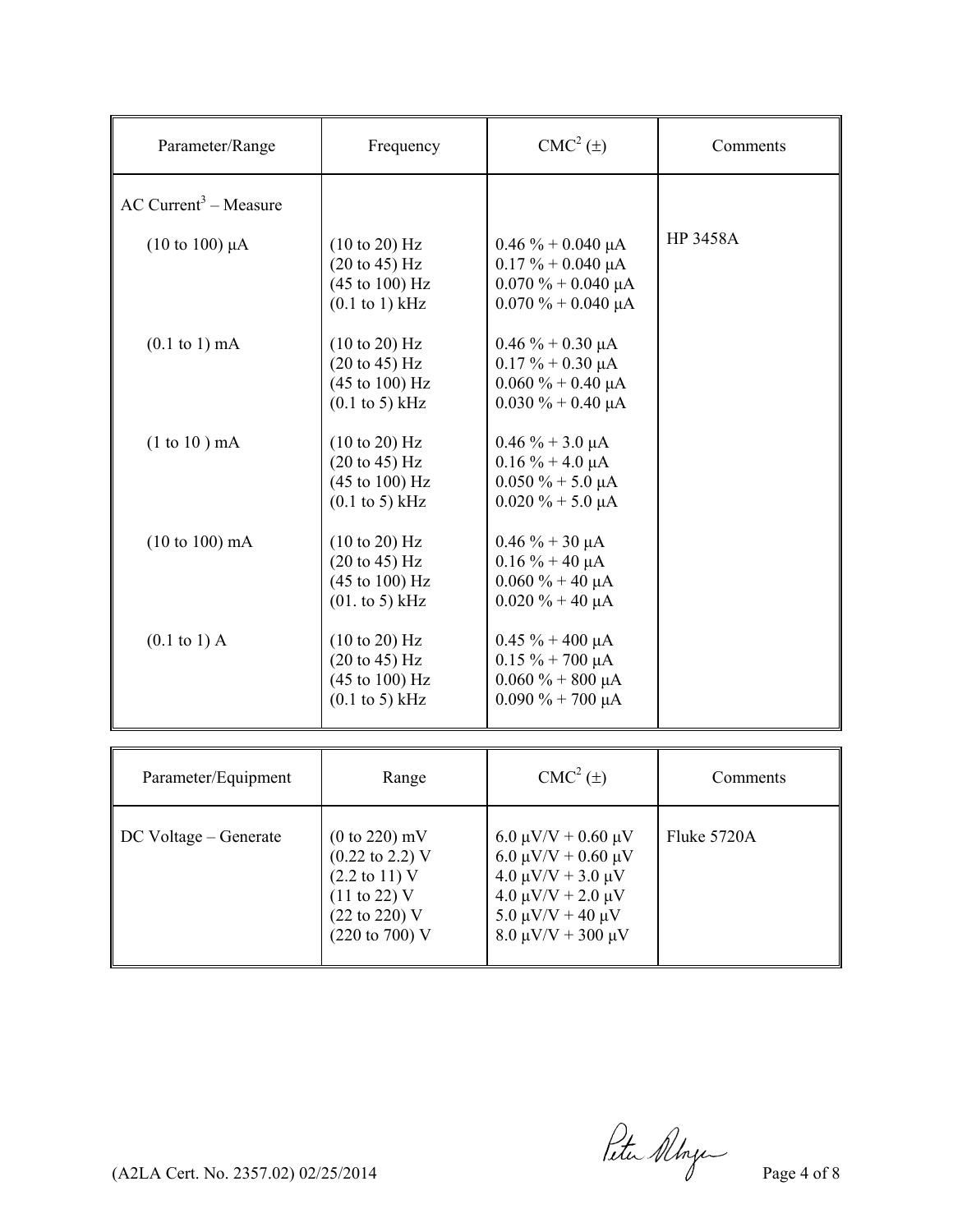| Parameter/Equipment      | Range                                                                                                                                                                                                                                                                                          | $CMC2(\pm)$                                                                                                                                                                                                                                                                                                                                   | Comments    |
|--------------------------|------------------------------------------------------------------------------------------------------------------------------------------------------------------------------------------------------------------------------------------------------------------------------------------------|-----------------------------------------------------------------------------------------------------------------------------------------------------------------------------------------------------------------------------------------------------------------------------------------------------------------------------------------------|-------------|
| DC Current - Generate    | $(1 to 220) \mu A$<br>$(0.22 \text{ to } 2.2) \text{ mA}$<br>$(2.2 \text{ to } 22) \text{ mA}$<br>(22 to 220) mA<br>$(0.22 \text{ to } 2.2)$ A                                                                                                                                                 | $40 \mu A/A + 6.0 \text{ nA}$<br>$30 \mu A/A + 6.0 \text{ nA}$<br>$30 \mu A/A + 40 nA$<br>$70 \mu A/A + 0.30 \mu A$<br>$80 \mu A/A + 10 \mu A$                                                                                                                                                                                                | Fluke 5720A |
| DC Resistance – Generate |                                                                                                                                                                                                                                                                                                |                                                                                                                                                                                                                                                                                                                                               |             |
| <b>Fixed Points</b>      | $1 \Omega$<br>$1.9 \Omega$<br>$10 \Omega$<br>$19 \Omega$<br>$100 \Omega$<br>$190 \Omega$<br>$1 k\Omega$<br>$1.9 k\Omega$<br>$10 k\Omega$<br>$19 k\Omega$<br>$100 \text{ k}\Omega$<br>$190 k\Omega$<br>$1 M\Omega$<br>$1.9 M\Omega$<br>$10 \text{ M}\Omega$<br>$19 \text{ M}\Omega$<br>$100$ ΜΩ | $90 \mu\Omega$<br>$0.17 \text{ m}\Omega$<br>$0.23$ m $\Omega$<br>$0.43$ m $\Omega$<br>$1.1 \text{ m}\Omega$<br>$2.0 \text{ m}\Omega$<br>9.3 m $\Omega$<br>$0.017 \Omega$<br>$0.093 \Omega$<br>$0.17 \Omega$<br>$1.1 \Omega$<br>$2.1 \Omega$<br>$19 \Omega$<br>$38 \Omega$<br>$0.44 \text{ k}\Omega$<br>$0.95 \text{ k}\Omega$<br>$12 k\Omega$ | Fluke 5720A |

| Parameter/Range                                                | Frequency                                                                                                                                                                                                                                                                       | $CMC2(\pm)$                                                                                                                                                                                                          | Comments    |
|----------------------------------------------------------------|---------------------------------------------------------------------------------------------------------------------------------------------------------------------------------------------------------------------------------------------------------------------------------|----------------------------------------------------------------------------------------------------------------------------------------------------------------------------------------------------------------------|-------------|
| $AC Voltage3 - Generate$<br>$(0.2 \text{ to } 2.2) \text{ mV}$ | $(10 \text{ to } 20)$ Hz<br>$(20 \text{ to } 40) \text{ Hz}$<br>$40$ Hz to 20 kHz<br>$(20 \text{ to } 50) \text{ kHz}$<br>$(50 \text{ to } 100) \text{ kHz}$<br>$(100 \text{ to } 300) \text{ kHz}$<br>$(300 \text{ to } 500) \text{ kHz}$<br>$(0.5 \text{ to } 1) \text{ MHz}$ | $0.010\% + 5.0 \mu V$<br>$0.020\% + 4.0\,\mu\text{V}$<br>60 $\mu$ V/V + 4.0 $\mu$ V<br>$0.020\% + 4.0\,\mu\text{V}$<br>$0.030\% + 6.0 \mu V$<br>$0.11 \% + 10 \mu V$<br>$0.11 \% + 20 \mu V$<br>$0.22 \% + 20 \mu V$ | Fluke 5720A |

 $($ A2LA Cert. No. 2357.02) 02/25/2014 Page 5 of 8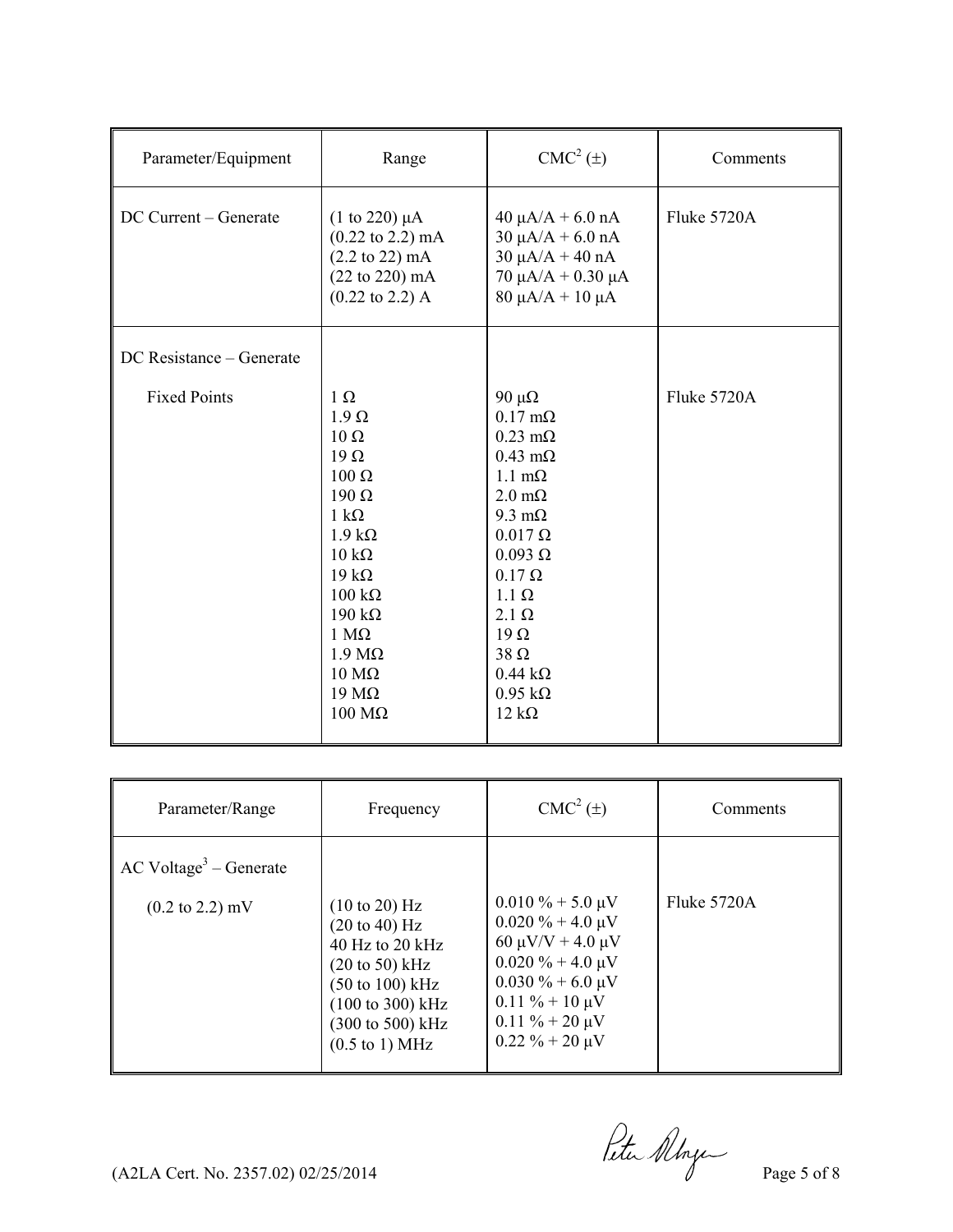| Parameter/Range                    | Frequency                                                                                                                                                                                                                       | $CMC2(\pm)$                                                                                                                                                                                                            | Comments    |
|------------------------------------|---------------------------------------------------------------------------------------------------------------------------------------------------------------------------------------------------------------------------------|------------------------------------------------------------------------------------------------------------------------------------------------------------------------------------------------------------------------|-------------|
| $AC Voltage3 - Generate$<br>(cont) |                                                                                                                                                                                                                                 |                                                                                                                                                                                                                        |             |
| $(2.2 \text{ to } 22) \text{ mV}$  | $(10 \text{ to } 20)$ Hz<br>(20 to 40) Hz<br>40 Hz to 20 kHz<br>$(20 \text{ to } 50)$ kHz<br>$(50 \text{ to } 100) \text{ kHz}$<br>$(100 \text{ to } 300) \text{ kHz}$<br>(300 to 500) kHz<br>$(0.5 \text{ to } 1) \text{ MHz}$ | $0.060\% + 4.0\,\mu\text{V}$<br>$0.040 \% + 4.0 \mu V$<br>$0.030\% + 4.0\,\mu\text{V}$<br>$0.020 \% + 4.0 \mu V$<br>$0.080\% + 5.0\,\mu\text{V}$<br>$0.14\% + 10 \mu V$<br>$0.14\% + 20 \mu V$<br>$0.27 \% + 20 \mu V$ | Fluke 5720A |
| $(22 to 220)$ mV                   | (10 to 20) Hz<br>(20 to 40) Hz<br>40 Hz to 20 kHz<br>$(20 \text{ to } 50)$ kHz<br>$(50 \text{ to } 100) \text{ kHz}$<br>(100 to 300) kHz<br>(300 to 500) kHz<br>$(0.5 \text{ to } 1) \text{ MHz}$                               | $0.030\% + 10 \mu V$<br>$0.020\% + 10 \mu V$<br>90 μV/V + 7.0 μV<br>$0.020\% + 7.0\,\mu\text{V}$<br>$0.050 \% + 20 \mu V$<br>$0.090\% + 20 \mu V$<br>$0.13 \% + 30 \mu V$<br>$0.26\% + 50 \mu V$                       |             |
| 220 mV to 2.2 V                    | $(10 \text{ to } 20)$ Hz<br>(20 to 40) Hz<br>40 Hz to 20 kHz<br>$(20 \text{ to } 50)$ kHz<br>$(50 \text{ to } 100) \text{ kHz}$<br>(100 to 300) kHz<br>(300 to 500) kHz<br>$(0.5 \text{ to } 1) \text{ MHz}$                    | $0.030\% + 40 \mu V$<br>$0.020 \% + 40 \mu V$<br>$90 \mu V/V + 20 \mu V$<br>$70 \mu V/V + 10 \mu V$<br>$0.010 \% + 30 \mu V$<br>$0.040 \% + 80 \mu V$<br>$0.10\% + 200\,\mu\text{V}$<br>$0.15 \% + 400 \mu V$          |             |
| $(2.2 \text{ to } 22)$ V           | (10 to 20) Hz<br>(20 to 40) Hz<br>40 Hz to 20 kHz<br>$(20 \text{ to } 50) \text{ kHz}$<br>$(50 \text{ to } 100) \text{ kHz}$<br>$(100 \text{ to } 300) \text{ kHz}$<br>(300 to 500) kHz<br>$(0.5 \text{ to } 1) \text{ MHz}$    | $0.030\% + 0.40$ mV<br>$0.020 \% + 0.40$ mV<br>$90 \mu V/V + 0.20 \text{ mV}$<br>$70 \mu V/V + 90 \mu V$<br>$0.010\% + 0.20$ mV<br>$0.030\% + 0.60$ mV<br>$0.090\% + 0.90$ mV<br>$0.14\% + 3.1$ mV                     |             |

 $(AZLA$  Cert. No. 2357.02) 02/25/2014  $\theta$   $\theta$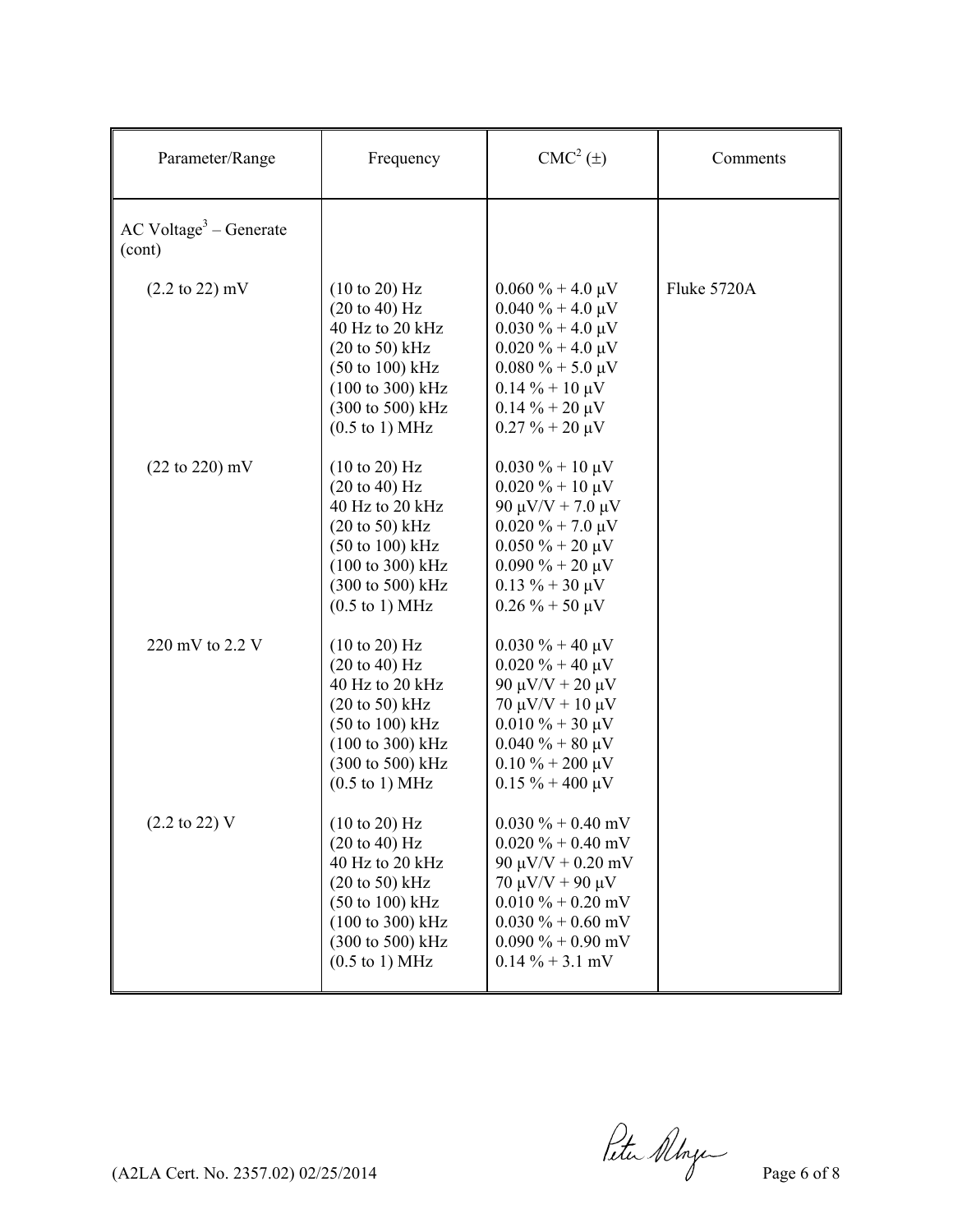| Parameter/Range                                | Frequency                                                                                                                                           | $CMC2(\pm)$                                                                                                                                 | Comments    |
|------------------------------------------------|-----------------------------------------------------------------------------------------------------------------------------------------------------|---------------------------------------------------------------------------------------------------------------------------------------------|-------------|
| $AC$ Voltage <sup>3</sup> – Generate<br>(cont) |                                                                                                                                                     |                                                                                                                                             |             |
| (22 to 220) V                                  | $(10 \text{ to } 20)$ Hz<br>(20 to 40) Hz<br>40 Hz to 20 kHz<br>$(20 \text{ to } 50)$ kHz<br>$(50 \text{ to } 100) \text{ kHz}$<br>(100 to 300) kHz | $0.030\% + 3.5$ mV<br>$0.020\% + 3.8$ mV<br>$90 \mu V/V + 1.5 \ mV$<br>$80 \mu V/V + 0.90 \ mV$<br>$0.14\% + 1.6$ mV<br>$0.090\% + 15.4$ mV | Fluke 5720A |
| $(220 \text{ to } 700) \text{ V}$              | $(15 \text{ to } 50) \text{ kHz}$<br>50 Hz to 1 kHz                                                                                                 | 90 μV/V + $1.6$ mV<br>$80 \mu V/V$                                                                                                          |             |
| $AC$ Current <sup>3</sup> – Generate           |                                                                                                                                                     |                                                                                                                                             |             |
| $(0 to 0.22)$ mA                               | (10 to 20) Hz<br>(20 to 40) Hz<br>40 Hz to 1 kHz<br>(1 to 5) kHz<br>$(5 \text{ to } 10) \text{ kHz}$                                                | $0.020 \% + 20 nA$<br>$0.020 \% + 20 nA$<br>$0.010 \% + 20 nA$<br>$0.020 \% + 20 nA$<br>$1.0\% + 60\text{ nA}$                              | Fluke 5720A |
| $(0.22 \text{ to } 2.2) \text{ mA}$            | $(10 \text{ to } 20)$ Hz<br>(20 to 40) Hz<br>40 Hz to 1 kHz<br>(1 to 5) kHz                                                                         | $0.020 \% + 40 nA$<br>$0.020 \% + 40 nA$<br>$0.020 \% + 30 nA$<br>$0.020 \% + 100 nA$                                                       |             |
| $(0.22 \text{ to } 2.2) \text{ mA}$            | (5 to 10) kHz                                                                                                                                       | $0.10 \% + 600 nA$                                                                                                                          |             |
| $(2.2 \text{ to } 22) \text{ mA}$              | (10 to 20) Hz<br>(20 to 40) Hz<br>40 Hz to 1 kHz<br>(1 to 5) kHz<br>$(5 \text{ to } 10) \text{ kHz}$                                                | $0.020 \% + 200 nA$<br>$0.020 \% + 200 nA$<br>$0.020 \% + 100 \text{ nA}$<br>$0.020 \% + 300 nA$<br>$0.090\% + 3.0 \mu A$                   |             |
| $(22 to 220)$ mA                               | (10 to 20) Hz<br>$(20 \text{ to } 40) \text{ Hz}$<br>40 Hz to 1 kHz<br>(1 to 5) kHz<br>$(5 \text{ to } 10) \text{ kHz}$                             | $0.020 \% + 2.0 \mu A$<br>$0.020 \% + 4.0 \mu A$<br>$0.020 \% + 3.0 \mu A$<br>$0.020 \% + 3.0 \mu A$<br>$0.10\% + 10 \mu A$                 |             |

 $(122A$  Cert. No. 2357.02) 02/25/2014 Page 7 of 8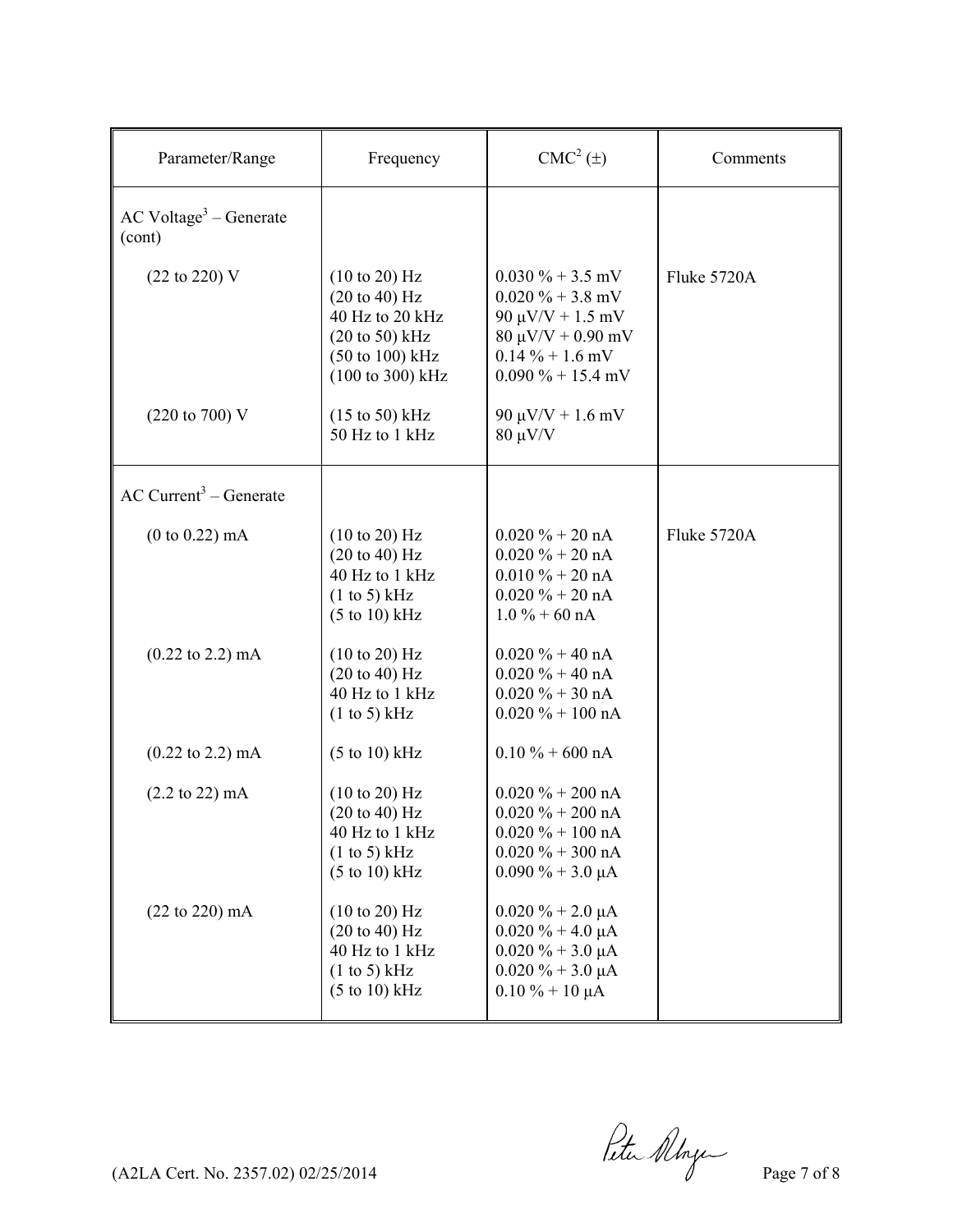| Parameter/Range                                 | Frequency                        | CMC <sup>2</sup> (±)  | Comments    |
|-------------------------------------------------|----------------------------------|-----------------------|-------------|
| $\overline{AC}$ Current <sup>3</sup> – Generate | 20 Hz to 1kHz                    | $0.030 \% + 30 \mu A$ | Fluke 5720A |
| $\vert$ (cont)                                  | $(1 \text{ to } 5)$ kHz          | $0.040 \% + 80 \mu A$ |             |
| 220 mA to 1.3 A                                 | $(5 \text{ to } 10) \text{ kHz}$ | $0.62 \% + 0.20$ mA   |             |

#### II. Time & Frequency

 $\mathcal{L}_\text{max}$ 

| Parameter/Equipment | Frequency         | $CMC2(\pm)$      | Comments                                |
|---------------------|-------------------|------------------|-----------------------------------------|
| Frequency           | 12 kHz to 3.2 GHz | $0.27 \mu$ Hz/Hz | Wavetek 9500 option<br>100, Fluke 9500B |

<sup>&</sup>lt;sup>1</sup> This laboratory offers commercial calibration service.

 $3$  In the statement of CMC, percentages are to be read as percent of reading unless otherwise noted.

(A2LA Cert. No. 2357.02) 02/25/2014  $\mu$   $\mu$  Page 8 of 8

 $2^2$  Calibration and Measurement Capability (CMC) is the smallest uncertainty of measurement that a laboratory can achieve within its scope of accreditation when performing more or less routine calibrations of nearly ideal measurement standards or nearly ideal measuring equipment. Calibration and Measurement Capabilities represent expanded uncertainties expressed at approximately the 95 % level of confidence, usually using a coverage factor of  $k = 2$ . The actual measurement uncertainty of a specific calibration performed by the laboratory may be greater than the CMC due to the behavior of the customer's device and to influences from the circumstances of the specific calibration.